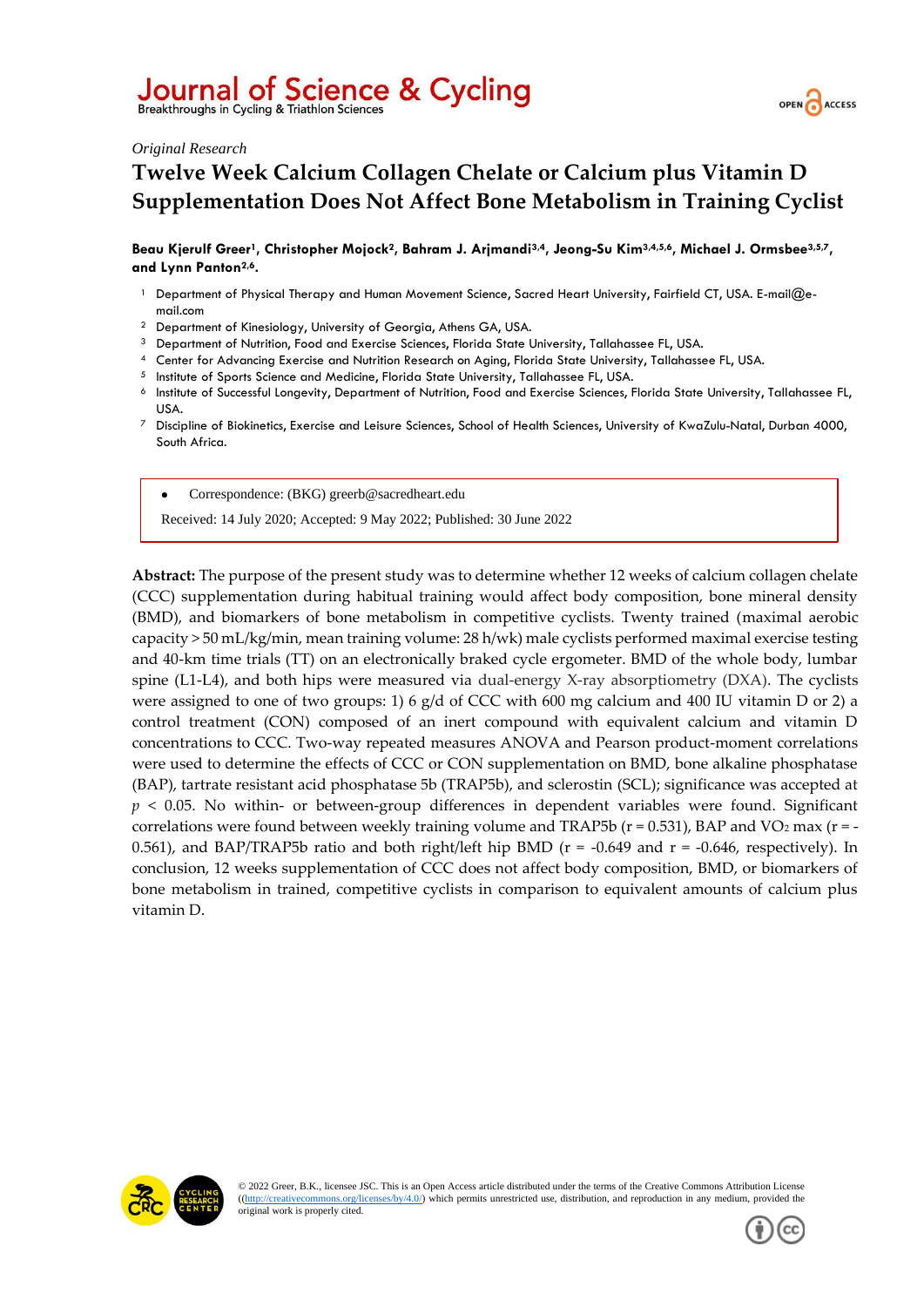### **1. Introduction**

Exercise affects the skeleton through the increased strain placed on bone during physical activity. Athletes participating in sports with the highest strain intensities (*e.g.*, gymnastics, weight lifting) have significantly higher bone mineral density (BMD) at the loaded sites (Hind, Gannon, Whatley, Cooke, & Truscott, 2012; Morel, Combe, Francisco, & Bernard, 2001; Nikander, Sievanen, Uusi-Rasi, Heinonen, & Kannus, 2006) than athletes participating in non-weight bearing sports. Likewise, the osteogenic stimulus is attenuated when ground-reaction forces are reduced; this effect has been shown in the lower body of swimmers and has the potential to be even more detrimental in cyclists, who may spend more time than swimmers training with no or low impact movements (Hind et al., 2012; Morel et al., 2001; Nikander et al., 2006). Similarly, significant differences (*p* = 0.04) were observed when BMD was compared in a group of age, weight and training volume matched weight-bearing athletes (whole body BMD 1.26  $\pm$  0.03 g/cm²) to that of nonweight-bearing athletes (low groundreaction forces; whole body BMD  $1.20 \pm 0.01$ g/cm<sup>2</sup> ) (Rector, Rogers, Ruebel, & Hinton, 2008).

Dietary supplements such as calcium and/or hydrolyzed collagen have been proposed as strategies for improving bone health due to their predominance in bone tissue (Barry et al., 2011; Cuneo, Costa-Paiva, Pinto-Neto, Morais, & Amaya-Farfan, 2010; Guillemant, Accarie, Peres, & Guillemant, 2004), but intervention strategies have yielded mixed results on BMD and biomarkers of bone turnover. In a study of trained, adult male road cyclists and triathletes, supplementation of a 1000 mg/L calcium citrate malate drink consumed 20 minutes prior to exercise significantly attenuated the increase in parathyroid hormone following a 35-km time trial (TT) (Barry et al., 2011). Although bone-specific alkaline phosphatase (BAP) and C-terminal telopeptide of Type I collagen (CTX) levels immediately postexercise were not affected by calcium supplementation, it should be noted that mean 25-hydroxyvitamin D concentrations were relatively low  $(32.7 \pm 9.2 \text{ ng/mL})$  with nine of the 20 subjects classified as insufficient (< 30 ng/mL). Compromised vitamin D status may have contributed to reduced absorption of the calcium, limiting the potential benefits of supplementation. The timing of immediate, post-exercise blood draws may have also contributed to the lack of measured response to the supplementation; alternate investigators found significant increases in CTX levels that were not evident until 30 minutes to two hours post-exercise following ingestion of high calcium (486 mg/h) mineral water during a 60-minute cycling bout (Guillemant et al., 2004).

Supplementation of collagen has been shown to increase BMD, particularly in trabecular bone, as well as positively influencing biomarkers of bone turnover (Guillerminet et al., 2010). Ovariectomized rats, a model of post-menopausal osteoporosis, had significant increases in whole body BMD, cortical area, and increases in femur strength following 12 weeks of hydrolyzed collagen supplementation (Guillerminet et al., 2010). Likewise, six months of hydrolyzed collagen supplementation (10  $g/d$ ) and calcitonin (100 U twice per week) provided significantly greater reductions in bone resorption markers as compared to calcitonin alone (Adam, Spacek, Hulejova, Galianova, & Blahos, 1996) in post-menopausal women. However, collagen hydrolysates (10 g/day) taken over 24 weeks had no effect on bone metabolism in post-menopausal women, although most subjects were not ingesting adequate dietary calcium (Cuneo et al., 2010).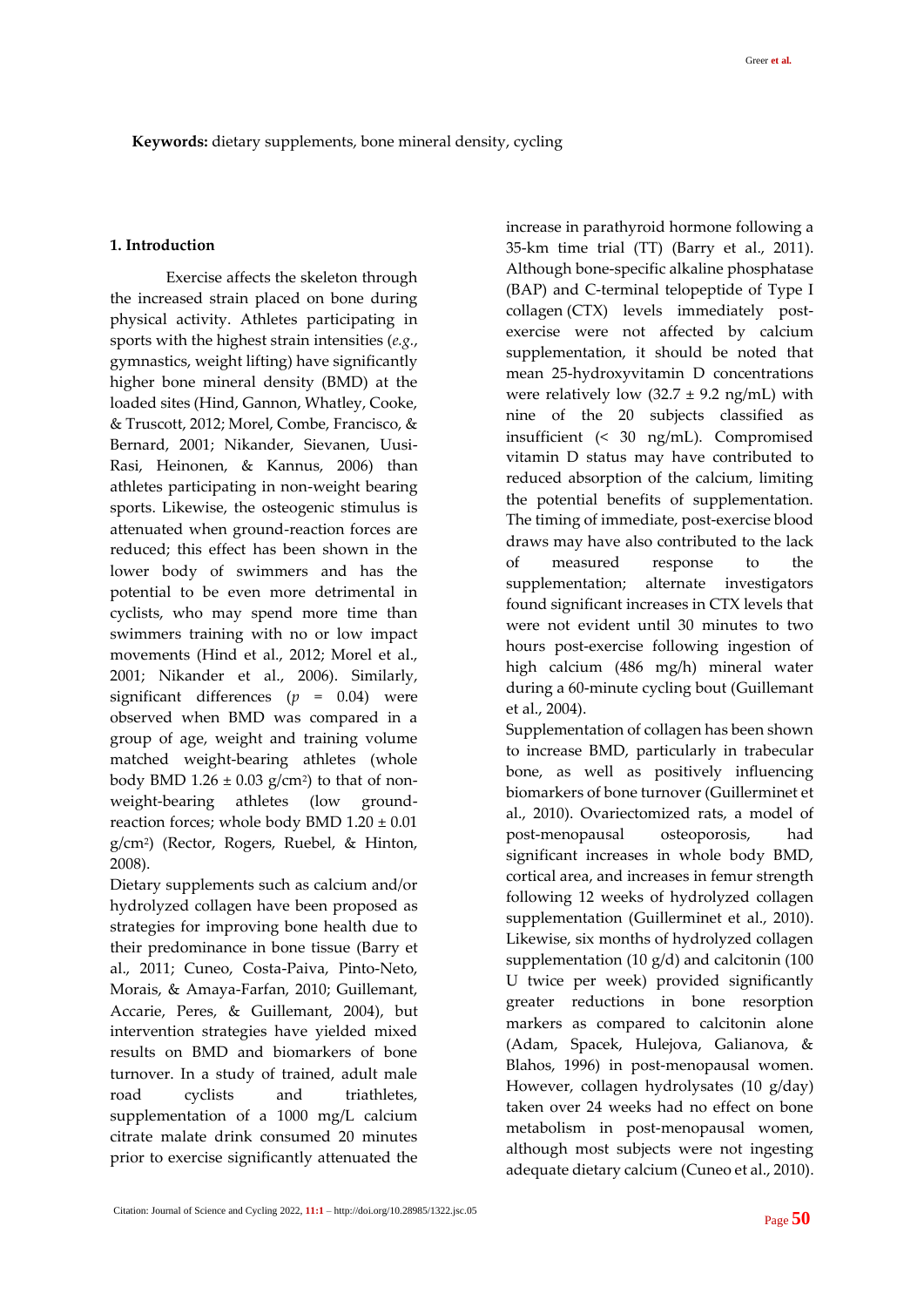The purpose of the present investigation was to identify if supplementation with calcium collagen chelate (CCC) during a 12-week training period would influence body composition (*i.e.*, BMD, lean mass) and biomarkers of bone turnover in trained cyclists. It was hypothesized that CCC supplementation would positively influence both BMD and all blood biomarkers. This project is novel in that CCC is a relatively new dietary formulation that has never, to our knowledge, been tested in an athletic population, but has been shown to attenuate bone loss in postmenopausal women (Elam et al., 2015). Additionally, the present study addresses limitations in previous supplementation studies by combining a CCC intervention with vitamin D supplementation, potentially improving vitamin D status which has been shown to aid with bone remodeling in men (Viljakainen et al., 2009).

# **2. Materials and Methods**

Subjects — Sample size estimation was determined *a priori* as a function of the significance criterion  $(\alpha)$ , the statistical power and effect size (ES). For this experiment, an effect size of 0.72 was calculated based on Barry and Kohrt (Barry & Kohrt, 2008) who examined changes in total hip BMD over a four and a half month period during a competitive season in trained cyclists. Statistical significance was set at  $\alpha$  = 0.05,  $ES = 0.72$ , and a statistical power of 0.80, which yielded a minimum of 10 subjects per group. Twenty-nine healthy male cyclists were initially invited to the laboratory, as it was assumed several would not meet the inclusion conditions imposed to qualify as "trained," defined as engaging in a minimum of three hours of cycling training per week.

Subjects were required to have a normal body mass index (BMI: 18.5-24.9 kg/m<sup>2</sup> ), be free of signs of symptoms suggestive of cardiovascular, pulmonary, or metabolic disease, meet the minimum volume requirement for being "trained," and have a VO<sup>2</sup> max of > 50.0 mL/kg/min (assessed during the first laboratory visit). Subjects training more than two days per week in any

non-cycling activity within the past six months were excluded. Additionally, those who smoke cigarettes or used any prescription medications known to affect bone metabolism (*e.g.*, statins) were excluded.

All methodologies were approved by the Florida State University Institutional Review Board (HSC No. 2013.9887), and all subjects provided informed consent.

Design — This study utilized a single blinded, repeated measures, parallel experimental design during a normal 12 week training period for competitive cyclists. The independent variable for all comparisons was dietary supplement assignment (CCC with vitamin D or a calcium+vitamin D supplement). The primary dependent variables were bone density scores and markers of bone turnover. The decision to use a control treatment (calcium+vitamin D alone) instead of a biologically inert placebo is justified as it decreased the chance of nutritional inadequacy as a confounding variable.

Methodology: Baseline Measures — Subjects reported to the laboratory after a three hour fast and with > 24 hours since their last strenuous bout of physical activity. After potential subjects had been screened via telephone calls to ensure eligibility, subjects were required to keep a three-day dietary log including all foods and serving sizes for use prior to the initial laboratory visit.

After resting heart rate (HR) and blood pressure (BP) measurements were made in duplicate with their means recorded for data analysis, blood was sampled via venipuncture from the antecubital space of the forearm, gently mixed and allowed to clot, centrifuged at 3500 rpm for 15 minutes to isolate serum, divided into aliquot samples and stored at -80°C for later analysis of BAP, Tartrate-resistant acid phosphatase 5b (TRAP5b), and sclerostin (SCL). BAP is an indicator of bone formation (van Straalen, Sanders, Prummel, & Sanders, 1991) while TRAP5b is a maker of bone resorption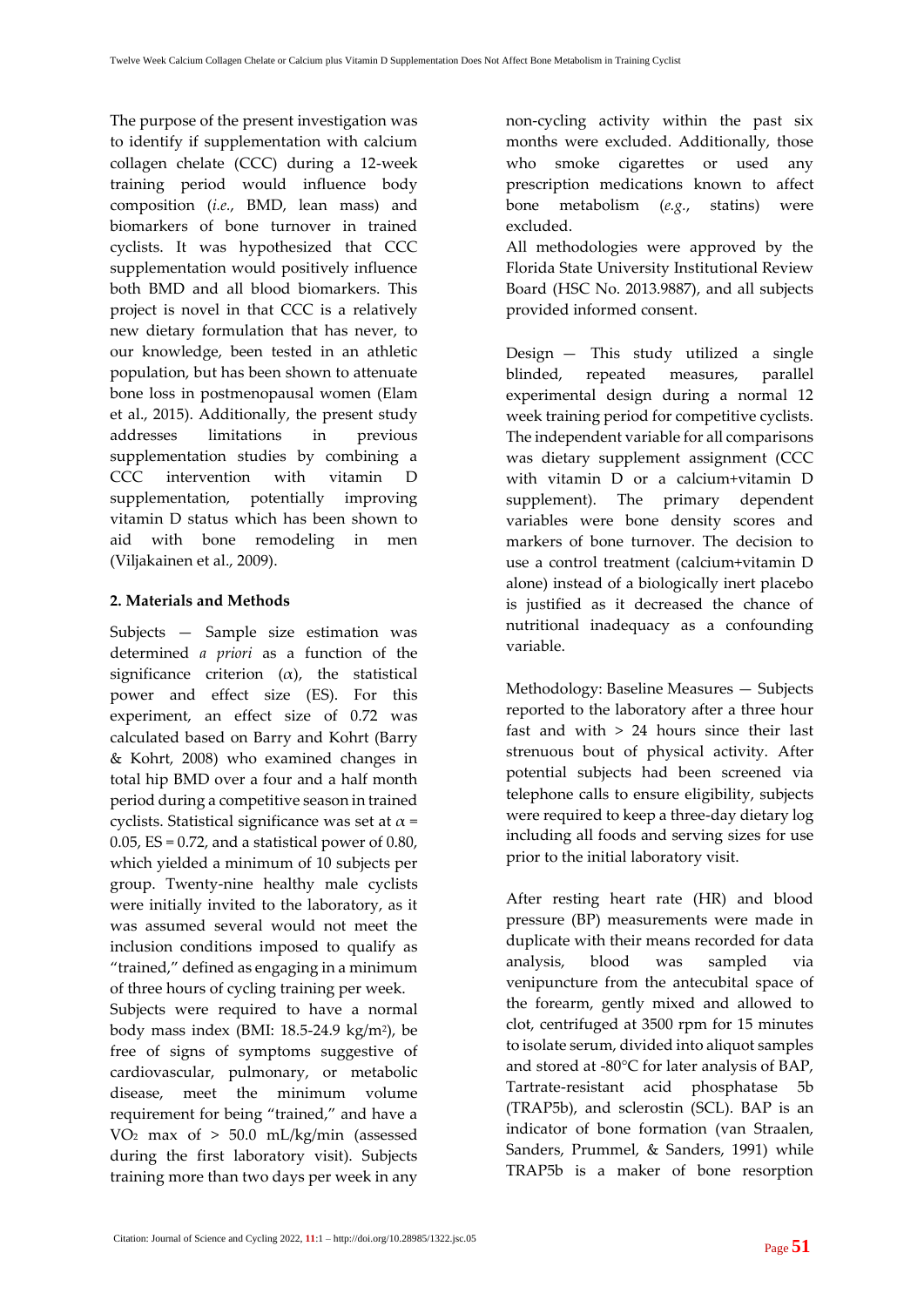(Halleen et al., 2000), and the BAP/TRAP5b ratio provides an overall index of the bone formation/resorption ratio. SCL is a regulator of bone formation, providing a marker for mature osteocyte concentration (Hay, Bouaziz, Funck-Brentano, & Cohen-Solal, 2016). All assays were performed in duplicate using enzyme linked immunosorbent assays (ELISA) according to the manufacturer's instructions (MicroVue TRAP5b EIA Kit 8033; Sclerostin High Sensitivity EIA Kit TE1023HS; BioTek Instruments, USA).

Height and body weight were measured using a stadiometer and digital scale (SECA, Birmingham, United Kingdom), respectively. Body composition was evaluated by dual energy X-ray absorptiometry (DXA; Hologic Discovery W, Bedford, MA). Total body, hip and lumbar BMD scans were performed. Before testing, subjects were asked to change into clothing that was free of metal and/or hard plastic (*e.g.*, buttons, zippers, snaps, etc.) and asked to remove all metal from the body (*e.g.*, jewelry, eyeglasses, hair accessories, etc.). The following scans were performed on each subject: 1) anteroposterior (AP) view of the total body with the subject lying supine; 2) AP view of the lumbar (L1-L4) spine with the subject lying supine with hips and knees supported at a 90º angle; and 3) AP view of the right and left femoral neck with the subject lying supine with thigh internally rotated. Testing was completed according to the manufacturer's instructions and specifications by a certified X-ray technician. Evidence demonstrates that 12 week intervals are sufficient to observe significant changes in BMD in comparable populations (Barry & Kohrt, 2008).

Following the anthropometric measurements, subjects performed an incremental exercise test on an electronically braked cycle ergometer (RacerMate; Velotron Dynafit Pro, Seattle, WA). Subjects began exercising at 50 W with resistance increasing by 50 W every two minutes up to 150 W. Thereafter, resistance increased by 25 W every minute until volitional fatigue. The criterion for achievement of VO2 max was fulfilled by reaching at least three of the following: 1) a plateau in oxygen consumption for an increase in exercise intensity (< 2.0 mL/kg/min increase), 2) respiratory exchange ratio = 1.05), 3) heart rate = 85% of an age predicted maximum (as determined by 220-subject's age), 4) voluntary cessation of the test by the subject and 5) a rating of perceived exertion (RPE) > 18 on the Borg Scale (Chen, Fan, & Moe, 2002). Expired gasses were measured continuously using a TrueMax 2400 metabolic cart (ParvoMedics, Sandy, UT). Following 15 minutes of recovery post-VO<sup>2</sup>

max testing, those  $(N=20)$  with  $VO<sub>2</sub>$  max capacity > 50.0 mL/kg/min performed a 40 km TT. The sole purpose of including a pre and post-intervention TT was to provide greater objective evidence (in contrast to selfreported training logs) that subjects maintained sufficient training volume during the 12-week study; since identical procedures were followed during pre and post-testing, potential fatigue from the VO<sup>2</sup> max test was not considered to be a confounding variable on the results. During the TT, a computer display provided subjects with gearing, current and average speed, cadence, grade and distance. For purposes of standardization, no outside encouragement was offered during any aerobic testing and subjects were not allowed to listen to music. A familiarization trial was not utilized due to the high levels of cycling experience and because TT data were not used as a primary outcome measure. Blood samples were again taken immediately post-exercise.

Methodology: Treatment Assignment — In an effort to maintain homogeneous groups, trained subjects were ultimately stratified based on age, body mass, and BMD measurements. Subjects were either provided 6 g/d of CCC (containing 600 mg calcium carbonate and 400 IU vitamin D3 (1,25-dihydroxyvitamin D3) (N=10) (KoACT, AIDP, Inc., City of Industry, CA) or an inert compound of maltodextrin with equivalent calcium and vitamin D concentrations (CON; N=10). A FDA-regulated pill maker was utilized to make all pills, which ensured identical appearance between treatments.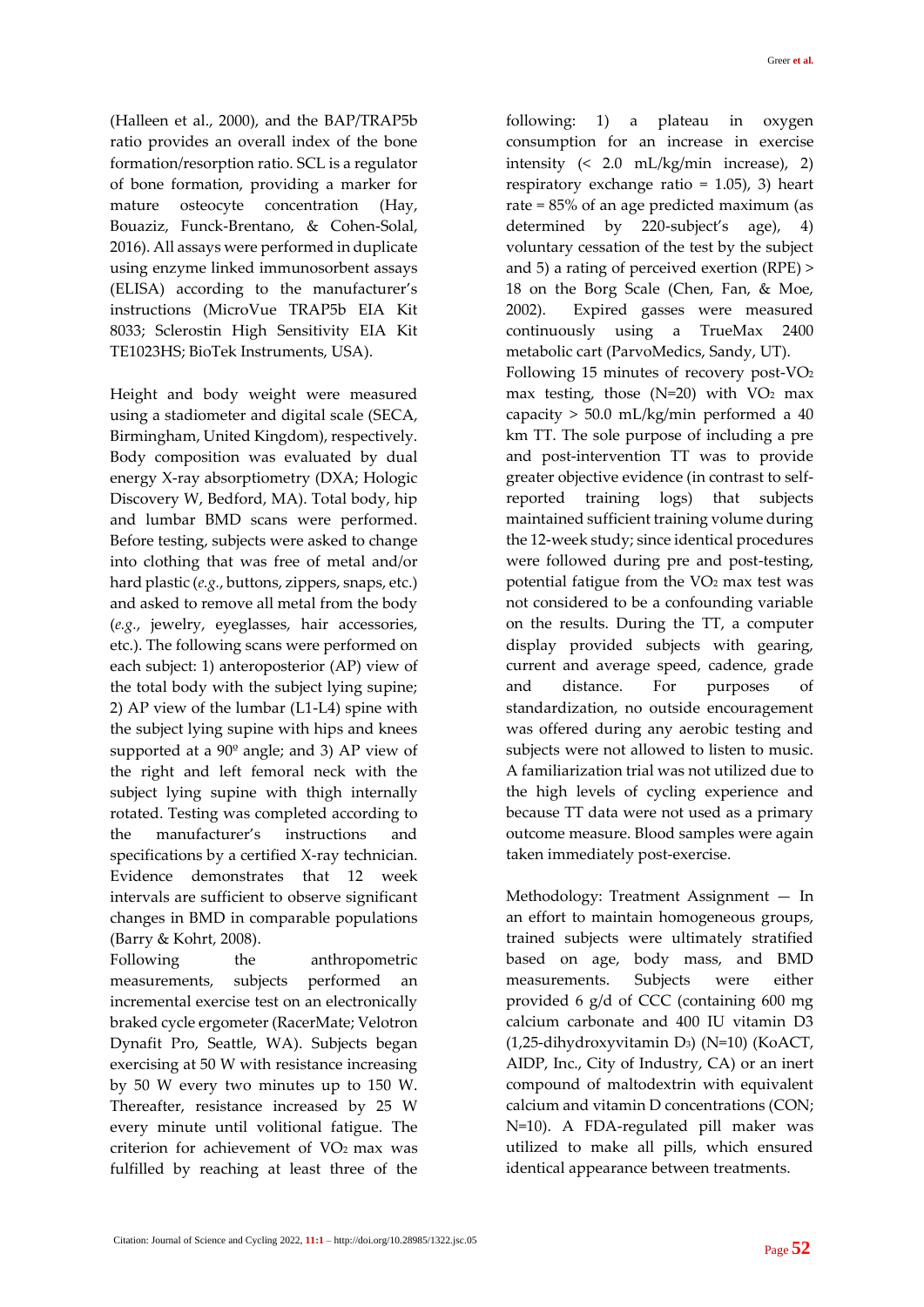The collagen utilized was a type I collagen hydrolysate formed via biosynthesis, and has been shown to favorably affect markers of bone metabolism (Elam et al., 2015). A 6 g/d dosage and 12 week intervention duration were chosen based off of previous work in post-menopausal women with comparable BMD to the current study population who experienced favorable bone effects with 5 g/d over 10 weeks (Hooshmand et al., 2013).

The decision to use a control treatment (calcium+vitamin D alone) instead of a true (inert) placebo is justified since all primary dependent variables are unaffected by conscious control or subconscious bias. Subjects in both groups consumed their respective supplements twice daily (four pills in the morning and four pills in the evening) for the next 12 weeks. They returned empty supplement containers and training/compliance logs every two weeks, at which time they were given supplements for the next two weeks.

Methodology: Compliance and Post-testing —Training and supplementation compliance logs were checked every 4 weeks; any subject that fell below six hours per week of training for two consecutive weeks or a total of four weeks during the intervention period was removed from the study. Likewise, any subject that dropped below 80% compliance with their respective supplement was removed from the study.

Following 12 weeks of supplementation, subjects reported to the laboratory following identical preparation procedures to the initial testing session. Subjects were asked to replicate their initial three-day dietary log during the final three days of the intervention, and repeat all measurements and exercise testing performed during the initial laboratory visit.

Statistical Analysis — Descriptive statistics (means ± SD) were performed on demographic, anthropometric, and serum biomarker variables.

A (one-way analysis of variance) ANOVA was used to compare baseline variables between the CON and CCC groups. Effects of the supplementation protocol on BMD (whole body, total hip, lumbar spine), BAP, TRAP5b, and SCL were evaluated by a twoway repeated measures ANOVA (group x time). A Tukey post hoc test was used to compare group values when significance was found, and Pearson product-moment correlations were applied during a secondary analysis (ranges were determined as 0.0-0.3 = weak, 0.3-0.7 = moderate, 0.7-1.0 = strong). Significance was accepted at *p* < 0.05, and all statistical analysis were performed using SPSS version 19 (IBM, Armonk NY).

# **3. Results**

Thirty-nine healthy, non-smoking men, currently riding at least three hours per week, volunteered to participate in this study. Email and telephone screening were used to identify twenty-nine subjects eligible for participation. Following initial screening and VO<sup>2</sup> max testing, twenty subjects had qualified as trained  $(VO<sub>2</sub>$  max  $> 50.0$ mL/kg/min). Two subjects were later removed from the study due to failure to maintain training volume and supplement compliance. The remaining 18 subjects (CCC N=9; CON N=9) completed the entire protocol with 100% compliance and were included in all analyses. See Table 1 for the descriptive characteristics of the trained cyclists who completed the entire study protocol, as well as Figure 1 which outlines the subject selection and rejection process; there were no significant baseline differences (*p* > 0.05) between groups for any analysed variable.

No between-group significant differences were expected for VO2 max or TT data, as the tests were used solely to qualify the subjects as "trained" and to ensure sustained training volume during the intervention. As hypothesized, no between-group effects were observed; however, multiple significant  $(p < 0.05)$  time effects occurred in both groups. Performance testing outcomes can be seen in Table 2.

No within or between group differences for whole body BMD or at the individually measured sites were found. Pre- and postintervention BMD data are presented in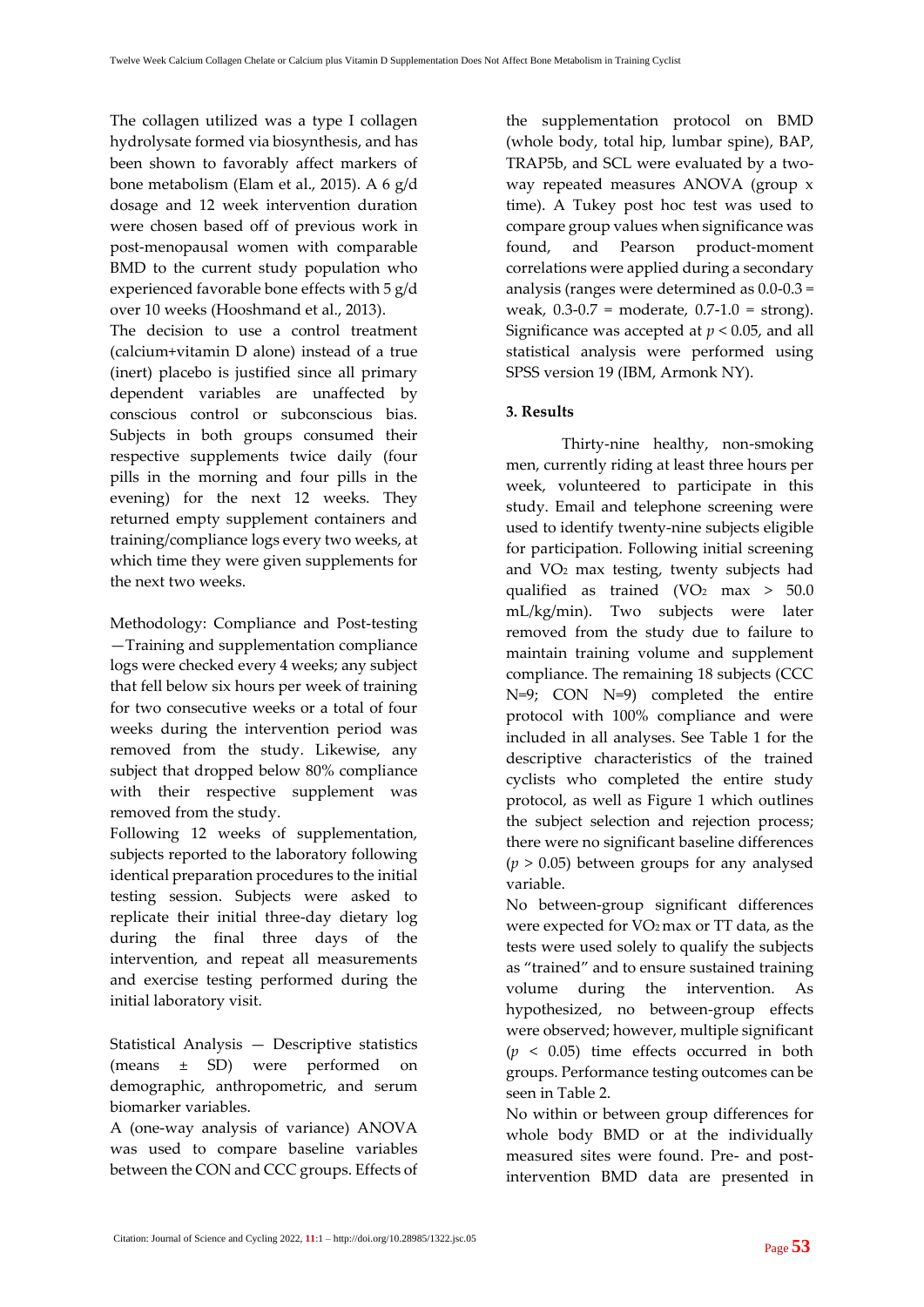Table 3. Significant (*p* < 0.05), positive Pearson moment correlations were found when VO<sup>2</sup> max power (maximum power achieved during the maximal graded exercise test) and whole body BMD were compared (r = 0.549). Moderate, positive correlations also were found between VO<sup>2</sup> max and right and left hip BMD ( $r = 0.495$  and  $r = 0.522$ , respectively). VO<sup>2</sup> max power to weight ratio was moderately correlated to lumbar, right and left hip BMD ( $r = 0.47$ ,  $r = 0.528$  and  $r =$ 0.521, respectively).

Biomarkers of bone metabolism results are presented in Table 4. No significant within or between trial effects on BMD were identified in either group. Significant  $(p < 0.05)$ , moderate correlations were found between age and TRAP5b as well as BAP/TRAP5b ratio ( $r = -0.664$  and  $r = 0.589$ , respectively). Training years and training hours were also moderately correlated with TRAP5b (r = - 0.546 and  $r = 0.531$ , respectively). Comparison of VO<sup>2</sup> max to the biomarkers revealed a negative correlation between BAP and BAP/TRAP5b ratio ( $r = -0.561$  and  $-0.597$ , respectively).

In regards to the relationships between measures of BMD and the biomarkers of bone metabolism, BAP was significantly (*p* < 0.05) negatively correlated to right hip BMD (r = -0.660) and approaching a significant (*p* = 0.059) negative correlation to left hip BMD (r = -0.467). BAP/TRAP5b ratio was significantly negatively correlated to both right and left hip BMD ( $r = -0.649$  and  $r = -$ 0.646, respectively). No other biomarkers were significantly correlated with BMD at any site.

## **4. Discussion**

The primary findings of this study were that no significant changes occurred in BMD, body composition, or biomarkers of bone metabolism over the course of 12 weeks of training (CCC =  $10.4 \pm 2.3$  h/wk; CON =  $10.3 \pm 2.5$  hr/wk), regardless of CCC or calcium+vitamin D supplementation alone, in competitively trained cyclists. While 12 weeks is a short duration to observe changes in BMD, previous research has demonstrated that significant changes can be seen in equivalent durations with a comparable, albeit slightly smaller, subject pool (Barry & Kohrt, 2008); this suggests that the present study was sufficient in duration to observe significant changes. The use of a noncompromised and therefore more vulnerable to supplementation population (e.g., older adults) is a limitation to the present study. Likewise, very recent evidence indicates that higher doses of collagen derivatives  $($   $\sim$  15 g) may be a more effective dose for influencing collagen synthesis (Lis & Baar, 2019), although no data exist to our knowledge supporting the higher dose for bone-specific outcomes.

Nichols et al. (2011) measured BMD in master cyclists  $(50.7 \pm 4.0 \text{ yr})$  who had trained for 20.4  $\pm$  6.7 yr at over 10 hr/wk; they found similar BMDs to our cyclists at the lumbar (0.937 vs. 0.925 g/cm<sup>2</sup> , respectively) and hip regions (0.871 g/cm<sup>2</sup> total hip vs. 0.900 right and 0.896 left hip) (Nichols & Rauh, 2011). However, in our trained subjects, correlations revealed a strong positive relationship between weekly training hours and lumbar BMD  $(r = 0.473)$ , suggesting more cycling activity was beneficial to BMD. This is in contrast to the theory that significant time in a non-weight bearing position contributes to declines in BMD, particularly at the lumbar spine (Rector et al., 2008; Smathers, Bemben, & Bemben, 2009).

In order to get a comprehensive view of bone turnover, markers associated with the three cell types found in bone responsible for resorption and formation activities were measured in the present study. BAP and TRAP5b were analysed to measure the activity of osteoblasts responsible for bone formation and the osteoclasts responsible for bone resorption, respectively. SCL was measured to determine the influence of osteocytes, the most prominent cell type found in bone, since they have been shown to be the most receptive to mechanical stimulation and to mediate bone turnover (Zernicke, MacKay, & Lorincz, 2006). While vitamin D status was not assessed, the 12 week training period occurred between March and June at an approximate latitude of 30 degrees North and therefore vitamin D concentrations were likely adequate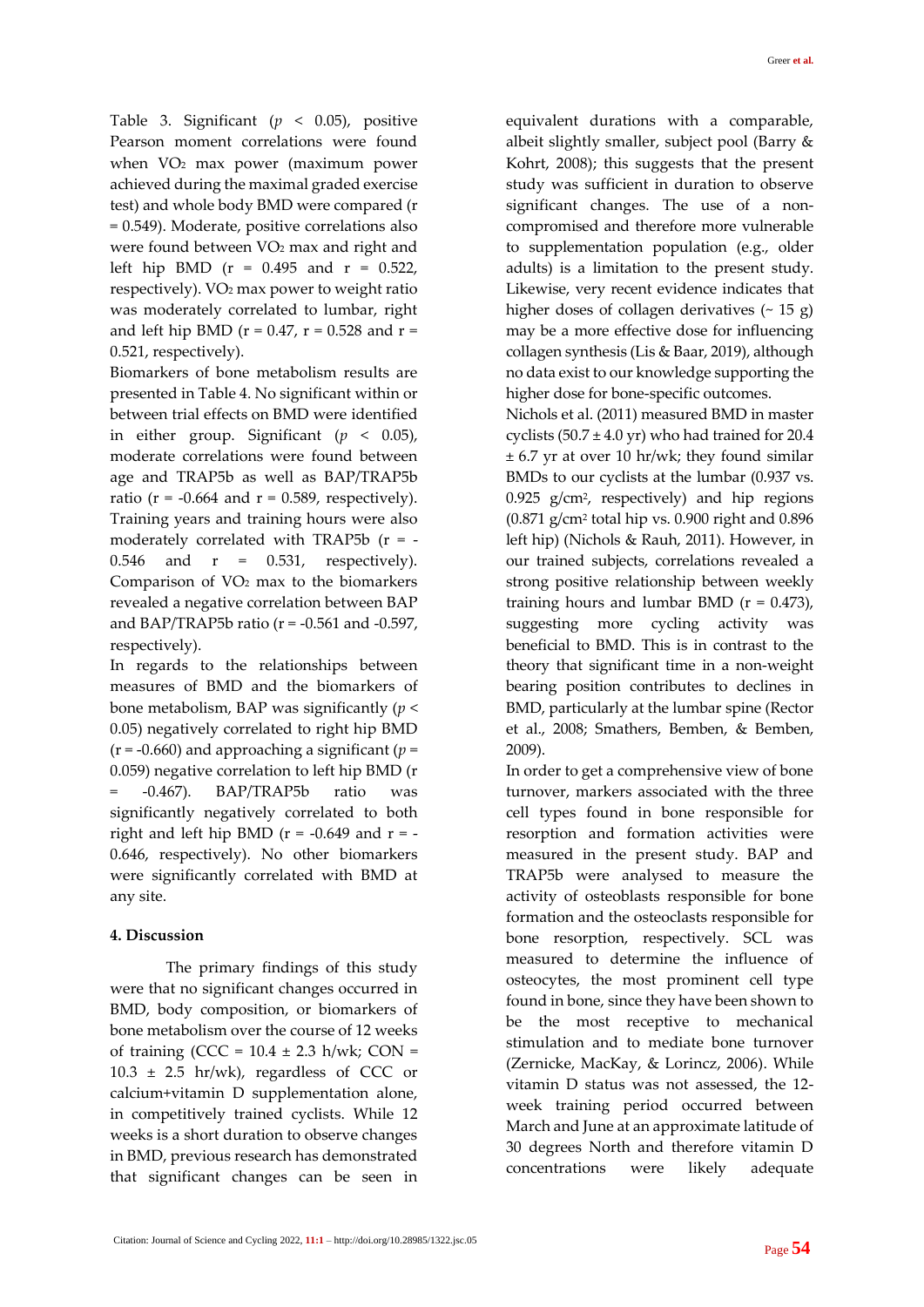considering the supplementation dose. Few studies have investigated the effects of cycling on biomarkers of bone metabolism, and only one of these studies examined longitudinal changes under regular training conditions (Barry et al., 2011; Guillaume, Chappard, & Audran, 2012; Guillemant et al., 2004; Lombardi et al., 2012; Rector et al., 2008).

Present results were similar to previous studies regarding BAP which show no change in cyclists (Barry et al., 2011; Guillemant et al., 2004; Lombardi et al., 2012). Although reference ranges have not been established in healthy men, comparison of baseline BAP reveals that our values are higher than those previously reported but within the normal range established for healthy pre-menopausal women of 14.8 to 38.8 U/L (Eastell, Garnero, Audebert, & Cahall, 2012). When BAP was compared to measures of BMD, negative relationships were found at the right hip  $(r = -0.660)$  and left hip T-score  $(r = -0.491)$ . Although BAP is often considered a measurement of bone formation activity, it may also act as a marker of whole bone turnover (Avbersek-Luznik, Gmeiner Stopar, & Marc, 2007).

While most biomarkers of bone resorption are related to the measurement of degraded byproducts of bone resorption, TRAP5b is the only measure of osteoclast number and activity (Civitelli, Armamento-Villareal, & Napoli, 2009). In a study conducted by Lombardi et al. (2012), investigators observed a significant increase in TRAP5b levels over 22 days during a three-week professional cycling race from approximately 2.5 to > 3.5 U/L. Although similar increases in TRAP5b were not observed in the present study, overall values were similar at 2.97 - 3.45 U/L. These values appear to be slightly higher than those measured  $(2.7 \pm 0.4 \text{ U/L})$  in physically active, healthy men of similar age (Rogers, Dawson, Wang, Thyfault, & Hinton, 2011). Since reference values for TRAP5b do not exist, it is difficult to determine the clinical significance of these values. However, when TRAP5b was compared to age and training years, negative correlations were found suggesting that older athletes

with more years of training had lower levels of TRAP5b  $(r = -0.546)$ .

Due to the lack of established reference values for the biomarkers of bone metabolism, the relationship between bone formation and bone resorption in the form of BAP/TRAP5b ratio was examined. Higher values for this ratio may represent an environment that favors formation or may simply represent higher levels of bone turnover. When the BAP/TRAP5b ratio was compared to measures of BMD, the only relationships found were negative at the right ( $r = -0.649$ ) and left ( $r = -0.646$ ) hips. If both the resorptive and formative activities were elevated, higher BAP/TRAP5b ratio may simply represent increased bone turnover instead of formation, although critics state that the ratio is not an appropriate indices for any interpretation of bone metabolism.

SCL, released almost exclusively by osteoclasts, may be the most sensitive bone marker to changes in mechanical loading (Atkins & Findlay, 2012). Increased levels of SCL have been associated with reductions in osteoblast activity and could result in reduced BMD. Previous research has linked high levels of SCL to increased risk of vertebral fracture (Yamamoto, Yamauchi, & Sugimoto, 2013). This association is likely due to the Wnt pathway inhibition resulting in reduced osteoblast and bone formation activity (Winkler et al., 2003). Although baseline SCL levels of 0.44 - 0.45 ng/mL in our trained cyclists were low when compared to a study in healthy young men (0.81 ng/mL) and older adult men (1.79 ng/mL), SCL has been shown to be elevated in the short-term and potentially reduced in the long term during exposure to non-weight bearing activities (Spatz et al., 2012; Yamamoto et al., 2013). Due to the lengthy training history and low BMD of our cyclists, it is possible that they were producing less SCL due to less mature bone (Yamamoto et al., 2013).

There are several limitations to the present study. While significant changes in BMD have been reported in periods < or = 12 weeks (Barry & Kohrt, 2008; Izard, Fraser, Negus, Sale, & Greeves, 2016), one of these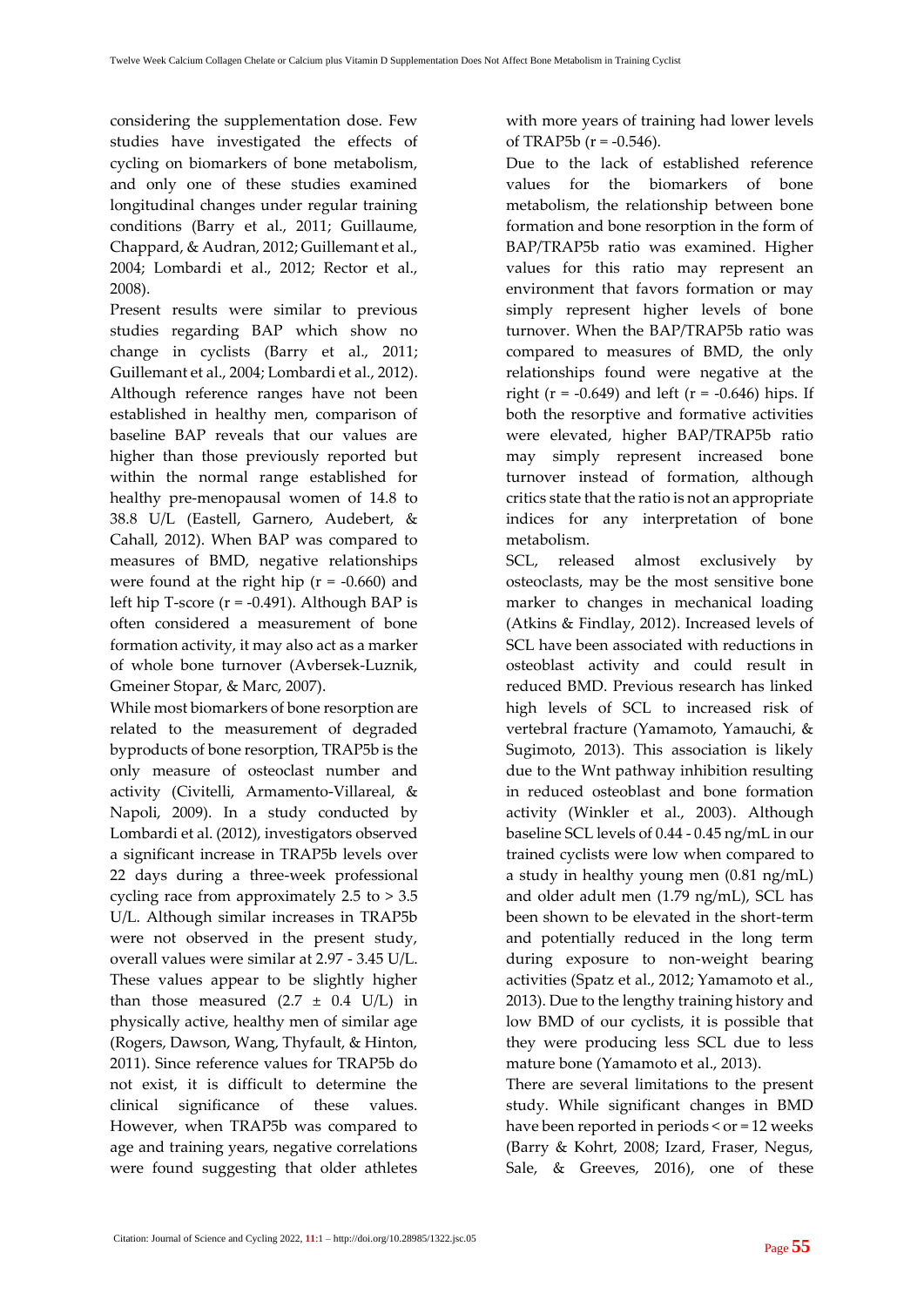investigations (Izard et al., 2016) involved strenuous training of military recruits; it is possible that a 12 week intervention was too short to capture changes in DXA scores in our subject population with non-weight bearing training. Additionally, physical training exclusive of cycling and dietary habits were not analysed during the 12 week period which may have affected outcomes. However, subjects were restricted from training > 2 days per week in any non-cycling activity. Likewise, while it is assumed that the latitude, season, and supplementation of vitamin D ensured adequate protection against clinically low vitamin D levels, neither vitamin D nor calcium blood levels were assessed which may have provided a more complete profile of bone health.

#### **5. Practical Applications.**

While cycling training provides a host of beneficial adaptations related to health and body composition, losses in BMD that often accompany high volume training remain a concern among coaches and athletes. Since CCC supplementation appears to have no significant effects on BMD or markers of bone turnover as compared to calcium+vitamin D alone, coaches are encouraged to utilize alternate adjunctive strategies to attenuate potential bone loss in cyclists, such as ensuring nutritional adequacy and the incorporation of traditional resistance training at appropriate intensities.

#### **6. Conclusions**

While cycling is beneficial to cardiovascular outcomes, the results of the present study suggest that bone does not respond in the same favorable manner. We found no effect from CCC and/or calcium+vitamin D supplementation regarding increases in BMD, improvements in body composition, or affecting biomarkers of bone metabolism within a 12-week period. While higher weekly training hours were associated with higher baseline levels of TRAP5b, all measured markers of bone metabolism (*i.e.*, BAP, TRAP5b and SCL) remained at similar levels throughout the study. Chronically high levels of bone turnover would result in less mature bone being maintained in the skeleton. Future work investigating structural changes in bone, as well as long-term fracture incidence and prevalence rates in trained cyclists, should be performed to determine whether or not the reduced BMD experienced by cyclists places these athletes at greater risk for fractures.

#### **Supplementary Materials:** None

**Funding:** This research received no external funding.

#### **Acknowledgments:** None.

**Conflicts of Interest:** The authors declare no conflict of interest.

#### **References**

- 1. Adam, M., Spacek, P., Hulejova, H., Galianova, A., & Blahos, J. (1996). [Postmenopausal osteoporosis. Treatment with calcitonin and a diet rich in collagen proteins]. *Cas Lek Cesk, 135*(3), 74-78.
- 2. Atkins, G. J., & Findlay, D. M. (2012). Osteocyte regulation of bone mineral: a little give and take. *Osteoporos Int, 23*(8), 2067-2079. doi:10.1007/s00198-012-1915-z
- 3. Avbersek-Luznik, I., Gmeiner Stopar, T., & Marc, J. (2007). Activity or mass concentration of bone-specific alkaline phosphatase as a marker of bone formation. *Clin Chem Lab Med, 45*(8), 1014-1018. doi:10.1515/CCLM.2007.186
- 4. Barry, D. W., Hansen, K. C., van Pelt, R. E., Witten, M., Wolfe, P., & Kohrt, W. M. (2011). Acute calcium ingestion attenuates exerciseinduced disruption of calcium homeostasis. *Med Sci Sports Exerc, 43*(4), 617-623. doi:10.1249/MSS.0b013e3181f79fa8
- 5. Barry, D. W., & Kohrt, W. M. (2008). BMD decreases over the course of a year in competitive male cyclists. *J Bone Miner Res, 23*(4), 484-491. doi:10.1359/jbmr.071203
- 6. Chen, M. J., Fan, X., & Moe, S. T. (2002). Criterion-related validity of the Borg ratings of perceived exertion scale in healthy individuals: a meta-analysis. *J Sports Sci, 20*(11), 873-899. doi:10.1080/026404102320761787
- 7. Civitelli, R., Armamento-Villareal, R., & Napoli, N. (2009). Bone turnover markers: understanding their value in clinical trials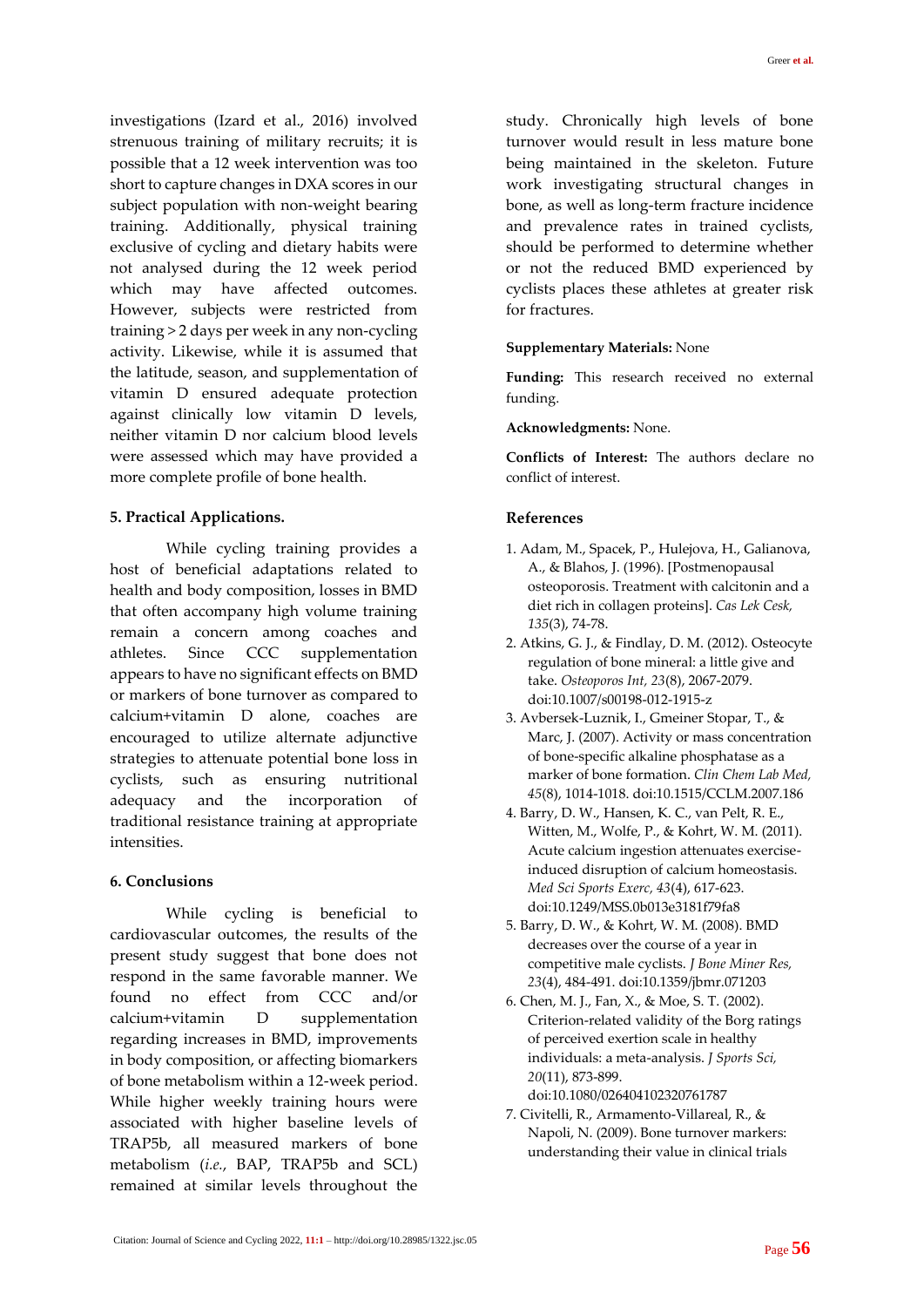and clinical practice. *Osteoporos Int, 20*(6), 843- 851. doi:10.1007/s00198-009-0838-9

- 8. Cuneo, F., Costa-Paiva, L., Pinto-Neto, A. M., Morais, S. S., & Amaya-Farfan, J. (2010). Effect of dietary supplementation with collagen hydrolysates on bone metabolism of postmenopausal women with low mineral density. *Maturitas, 65*(3), 253-257. doi:10.1016/j.maturitas.2009.10.002
- 9. Eastell, R., Garnero, P., Audebert, C., & Cahall, D. L. (2012). Reference intervals of bone turnover markers in healthy premenopausal women: results from a cross-sectional European study. *Bone, 50*(5), 1141-1147. doi:10.1016/j.bone.2012.02.003
- 10. Elam, M. L., Johnson, S. A., Hooshmand, S., Feresin, R. G., Payton, M. E., Gu, J., & Arjmandi, B. H. (2015). A calcium-collagen chelate dietary supplement attenuates bone loss in postmenopausal women with osteopenia: a randomized controlled trial. *J Med Food, 18*(3), 324-331. doi:10.1089/jmf.2014.0100
- 11. Guillaume, G., Chappard, D., & Audran, M. (2012). Evaluation of the bone status in highlevel cyclists. *J Clin Densitom, 15*(1), 103-107. doi:10.1016/j.jocd.2011.08.001
- 12. Guillemant, J., Accarie, C., Peres, G., & Guillemant, S. (2004). Acute effects of an oral calcium load on markers of bone metabolism during endurance cycling exercise in male athletes. *Calcif Tissue Int, 74*(5), 407-414. doi:10.1007/s00223-003-0070-0
- 13. Guillerminet, F., Beaupied, H., Fabien-Soule, V., Tome, D., Benhamou, C. L., Roux, C., & Blais, A. (2010). Hydrolyzed collagen improves bone metabolism and biomechanical parameters in ovariectomized mice: an in vitro and in vivo study. *Bone, 46*(3), 827-834. doi:10.1016/j.bone.2009.10.035
- 14. Halleen, J. M., Alatalo, S. L., Suominen, H., Cheng, S., Janckila, A. J., & Vaananen, H. K. (2000). Tartrate-resistant acid phosphatase 5b: a novel serum marker of bone resorption. *J Bone Miner Res, 15*(7), 1337-1345. doi:10.1359/jbmr.2000.15.7.1337
- 15. Hay, E., Bouaziz, W., Funck-Brentano, T., & Cohen-Solal, M. (2016). Sclerostin and Bone Aging: A Mini-Review. *Gerontology, 62*(6), 618-623. doi:10.1159/000446278
- 16. Hind, K., Gannon, L., Whatley, E., Cooke, C., & Truscott, J. (2012). Bone cross-sectional geometry in male runners, gymnasts, swimmers and non-athletic controls: a hipstructural analysis study. *Eur J Appl Physiol, 112*(2), 535-541. doi:10.1007/s00421-011-2008-y
- 17. Hooshmand, S., Elam, M. L., Browne, J., Campbell, S. C., Payton, M. E., Gu, J., & Arjmandi, B. H. (2013). Evidence for bone reversal properties of a calcium- collagen chelate, a novel dietary supplement. *J Food Nutr Disor, 2*(1). doi:10.4172/2324- 9323.1000102
- 18. Izard, R. M., Fraser, W. D., Negus, C., Sale, C., & Greeves, J. P. (2016). Increased density and periosteal expansion of the tibia in young adult men following short-term arduous training. *Bone, 88*, 13-19. doi:10.1016/j.bone.2016.03.015
- 19. Lis, D. M., & Baar, K. (2019). Effects of Different Vitamin C-Enriched Collagen Derivatives on Collagen Synthesis. *Int J Sport Nutr Exerc Metab*, 1-6. doi:10.1123/ijsnem.2018-0385
- 20. Lombardi, G., Lanteri, P., Graziani, R., Colombini, A., Banfi, G., & Corsetti, R. (2012). Bone and energy metabolism parameters in professional cyclists during the Giro d'Italia 3 weeks stage race. *PLoS One, 7*(7), e42077. doi:10.1371/journal.pone.0042077
- 21. Morel, J., Combe, B., Francisco, J., & Bernard, J. (2001). Bone mineral density of 704 amateur sportsmen involved in different physical activities. *Osteoporos Int, 12*(2), 152-157. doi:10.1007/s001980170148
- 22. Nichols, J. F., & Rauh, M. J. (2011). Longitudinal changes in bone mineral density in male master cyclists and nonathletes. *J Strength Cond Res, 25*(3), 727-734. doi:10.1519/JSC.0b013e3181c6a116
- 23. Nikander, R., Sievanen, H., Uusi-Rasi, K., Heinonen, A., & Kannus, P. (2006). Loading modalities and bone structures at nonweightbearing upper extremity and weight-bearing lower extremity: a pQCT study of adult female athletes. *Bone, 39*(4), 886-894. doi:10.1016/j.bone.2006.04.005
- 24. Rector, R. S., Rogers, R., Ruebel, M., & Hinton, P. S. (2008). Participation in road cycling vs running is associated with lower bone mineral density in men. *Metabolism, 57*(2), 226-232. doi:10.1016/j.metabol.2007.09.005
- 25. Rogers, R. S., Dawson, A. W., Wang, Z., Thyfault, J. P., & Hinton, P. S. (2011). Acute response of plasma markers of bone turnover to a single bout of resistance training or plyometrics. *J Appl Physiol (1985), 111*(5), 1353-1360.

doi:10.1152/japplphysiol.00333.2011

26. Smathers, A. M., Bemben, M. G., & Bemben, D. A. (2009). Bone density comparisons in male competitive road cyclists and untrained